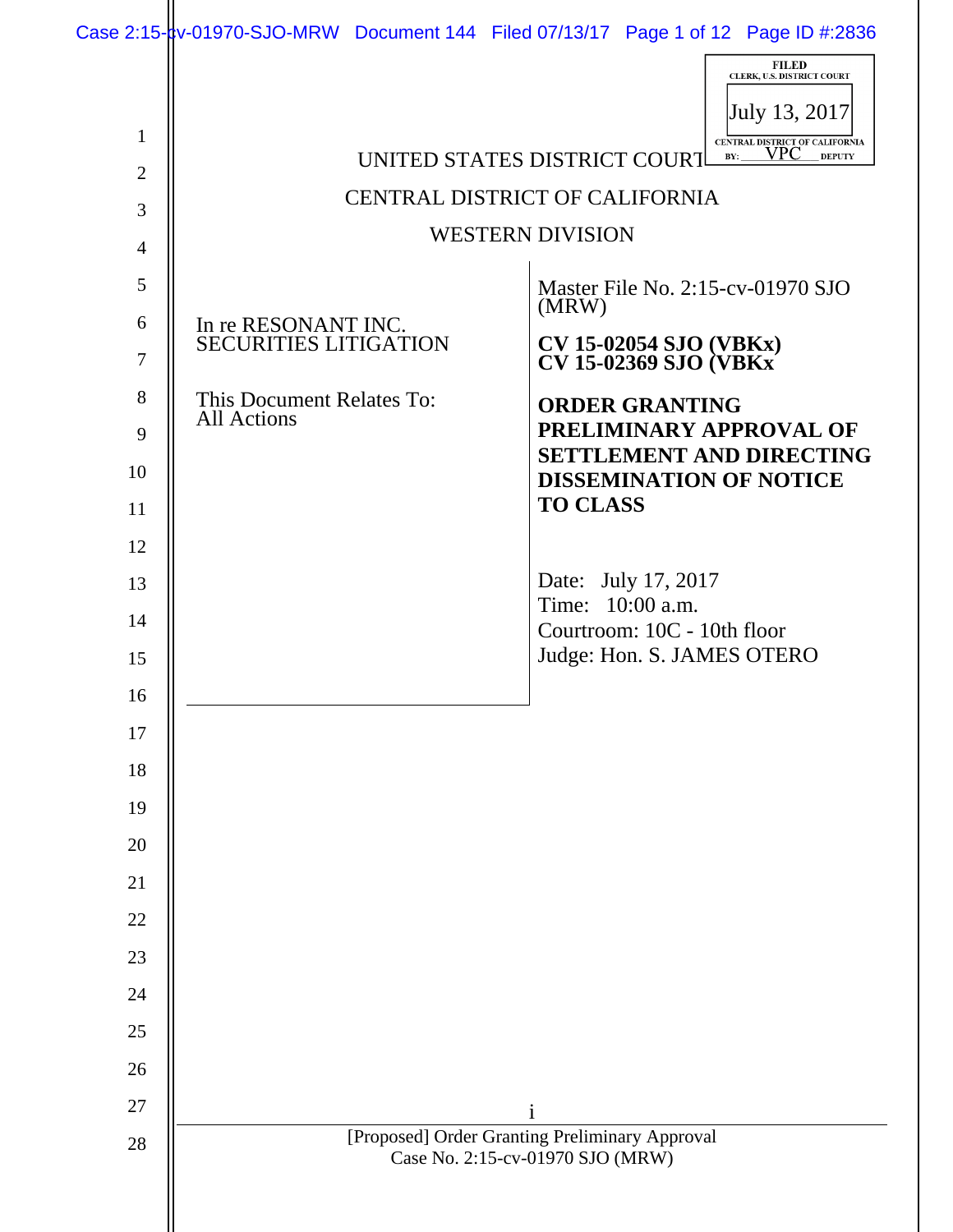WHEREAS, a consolidated securities class action is pending before the Court entitled *In re Resonant Inc., Securities Litigation*, Case No. 2:15-cv-01970 SJO (MRW) (the "Litigation");

WHEREAS, Lead Plaintiffs have filed an unopposed motion pursuant to Federal Rule of Civil Procedure 23(e), for an order preliminarily approving the Settlement of this Litigation, in accordance with the Amended Stipulation of Settlement dated as of June 14, 2017 (the "Amended Stipulation") which, together with the Exhibits annexed thereto sets forth the terms and conditions for a proposed settlement of the Litigation and for dismissal of the Litigation with prejudice upon the terms and conditions set forth therein; and the Court having read and considered the Amended Stipulation and the Exhibits annexed thereto; and

NOW, THEREFORE, IT IS HEREBY ORDERED that:

1. The terms used in this Order have the same meanings assigned to them in the Amended Stipulation.

2. The Court does hereby preliminarily approve the Amended Stipulation and the Settlement set forth therein, subject to further consideration at the Final Approval Hearing described below.

3. Pursuant to Rule 23 of the Federal Rules of Civil Procedure and solely for the purposes of the Amended Stipulation and the proposed Settlement, the Court conditionally certifies the following Settlement Class:

**All Persons who purchased or otherwise acquired Resonant, Inc. common stock on the public market between November 6, 2014 and February 26, 2015, inclusive.** 

 Excluded from the Settlement Class are Terry Lingren, John Philpott, Resonant, and MBD Capital Group, LLC, members of the Individual Defendants' immediate families, officers, directors, and subsidiaries of Resonant, any firm, entity, or corporation wholly owned by any Defendant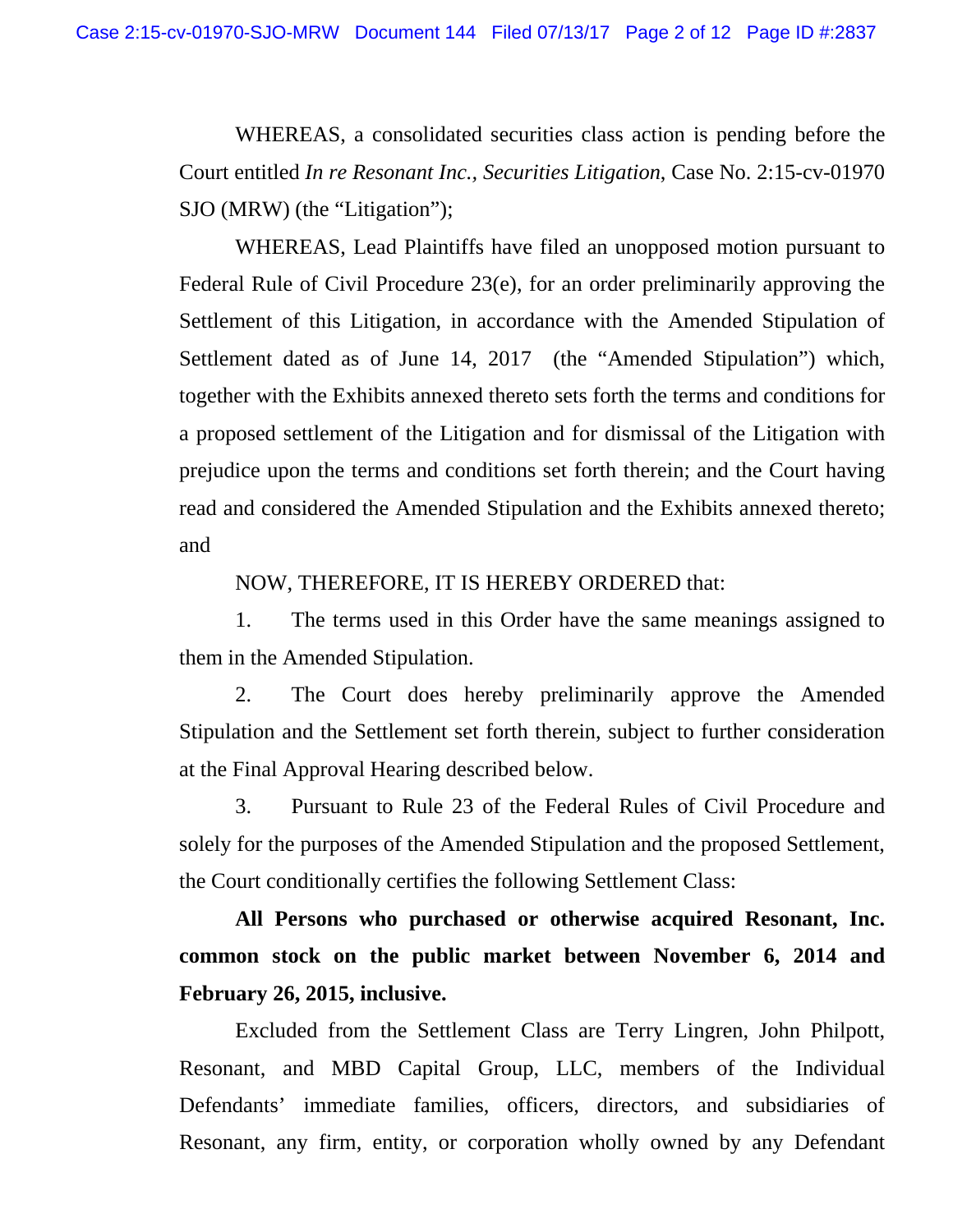and/or any member(s) of an Individual Defendant's immediate family, any trust of which an Individual Defendant or Resonant is the settlor or which is for the benefit of an Individual Defendant or Resonant and/or any member of their immediate families, and the legal representatives, heirs, or successors-in-interest of Resonant and the Individual Defendants. Also excluded from the Settlement Class are those Persons who timely and validly request exclusion from the Settlement Class pursuant to the Notice of Proposed Class Action Settlement to be sent to members of the Settlement Class.

4. For purposes of settlement only, this Court finds and concludes that the Settlement Class is ascertainable and that there is a well-defined community of interest in the questions of law and fact involved affecting the members of the Settlement Class. For purposes of settlement only, the Court finds and concludes that (a) the Persons who are part of the Settlement Class are so numerous that joinder of all such Persons is impracticable; (b) there are questions of law and fact common to the Settlement Class that predominate over any individual questions; (c) the claims of the Lead Plaintiffs are typical of those of the Settlement Class; (d) in negotiating and entering into the Stipulation, Lead Plaintiffs and their counsel have fairly and adequately represented and protected the interests of all Persons who are part of the Settlement Class; and (e) a class action is superior to other available methods for the fair and efficient adjudication of the controversy, considering (i) the interests of the Persons who are part of the Settlement Class in individually controlling the prosecution of separate actions; (ii) the extent and nature of any litigation concerning the controversy already commenced by Persons who are part of the Settlement Class; (iii) the desirability or undesirability of concentrating the litigation of the claims in this particular forum; and (iv) the difficulties likely to be encountered in the management of the Litigation as a class action.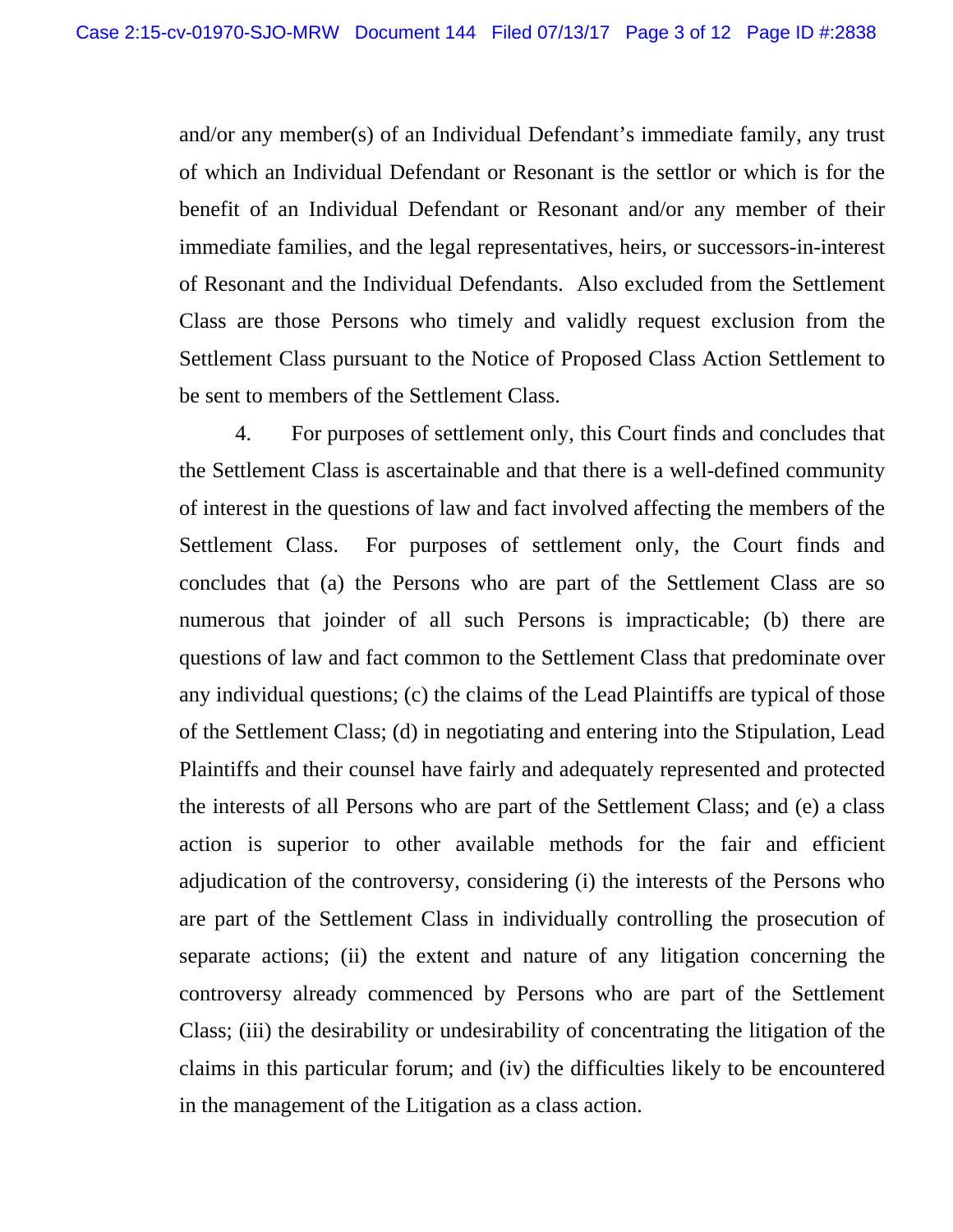5. Pursuant to Rule 23 of the Federal Rules of Civil Procedure and for purposes of the Settlement only, Lead Plaintiffs William E. Haskins and Brent Kaneshiro are appointed as Class Representatives and Levi & Korsinsky LLP and Kirby McInerney, LLP are appointed Class Counsel, and Westerman Law Corp. and Glancy Prongay & Murray LLP are appointed as Co-Liaison Counsel.

6. If the Stipulation is not approved by the Court or the Settlement is terminated or fails to become effective in accordance with the terms therein, this conditional certification shall be vacated without further order of the Court and without prejudice to the right of any party to seek or oppose class certification thereafter.

7. A Final Approval Hearing shall be held before this Court on November 20, 2017, at 10:00 a.m., at the United States District Court, Central District of California, 350 W. 1st Street, Los Angeles, California 90012 - Courtroom 10C, to determine: (i) whether the Court should grant final certification to the Settlement Class pursuant to Federal Rule of Civil Procedure 23; (ii) whether the proposed Settlement of the Litigation on the terms and conditions provided for in the Stipulation is fair, reasonable and adequate to the Settlement Class and should be approved by the Court; (iii) whether a Judgment should be entered herein; (iv) whether the proposed Plan of Allocation is fair, reasonable and adequate and should be approved; (v) the amount of fees and expenses that should be awarded to Lead Counsel; and (vi) to rule upon such other matters as the Court may deem appropriate. The Court may adjourn the Final Approval Hearing without further notice to members of the Settlement Class.

8. The Court approves, as to form and content, the Notice of Proposed Class Action Settlement, the Proof of Claim and Release Form, and Summary Notice of Proposed Settlement of Class Action, annexed hereto as Exhibits A-1,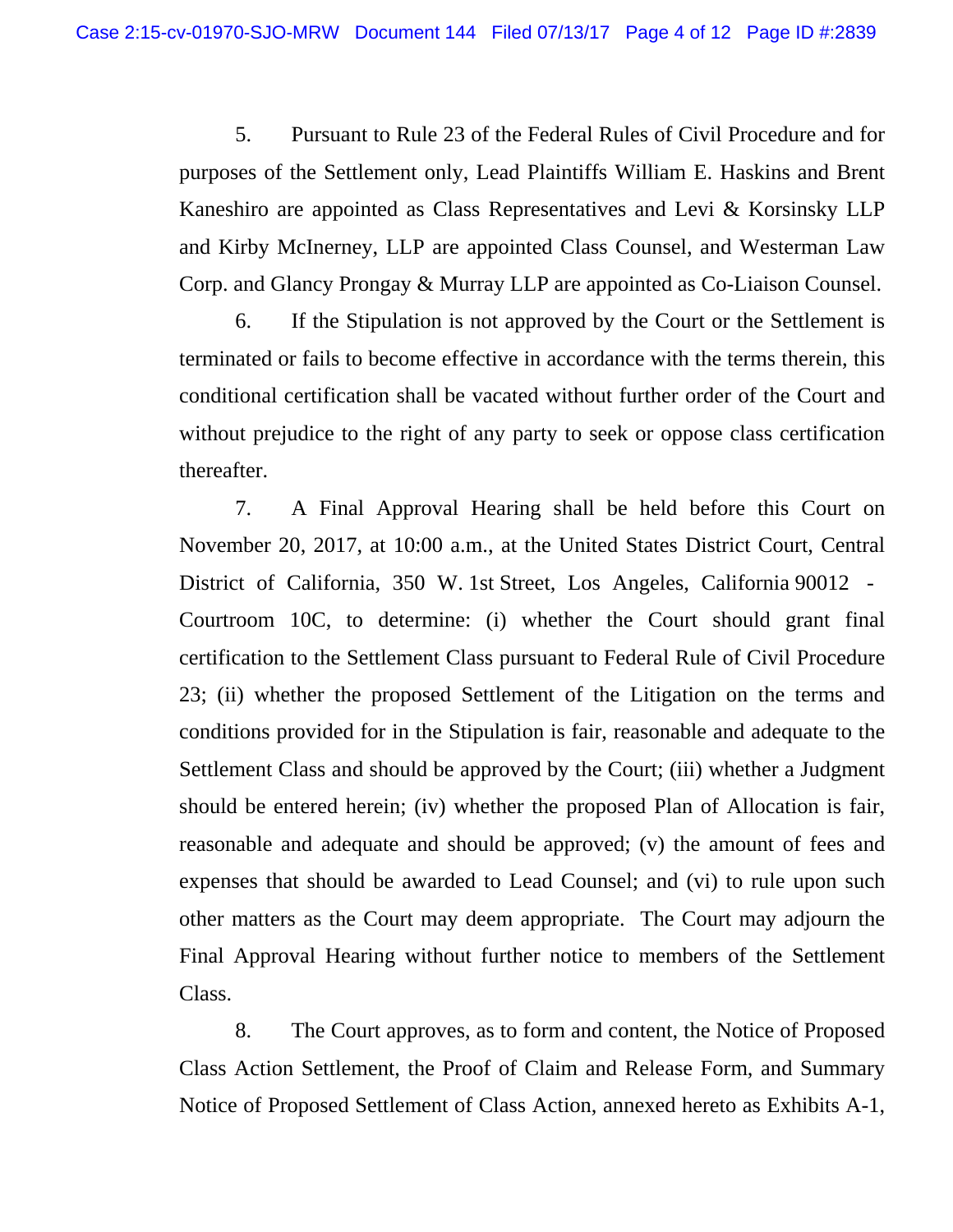A-2 and A-3, and finds that the mailing and distribution of the Notice and publishing of the Summary Notice substantially in the manner and form set forth in ¶ 9 of this Order meet the requirements of Federal Rule of Civil Procedure 23; Section 21D(a)(7) of the Securities Exchange Act of 1934, as amended by the Private Securities Litigation Reform Act of 1995, 15 U.S.C. § 78u-4(a)(7); due process; and any other applicable law, and is the best notice practicable under the circumstances and shall constitute due and sufficient notice to all Persons entitled thereto.

9. The Court appoints the firm of JND Class Action Administration LLC as Claims Administrator to supervise and administer the notice procedure as well as the processing of claims as more fully set forth below:

(a) Settling Defendants will use reasonable efforts to cause Resonant's transfer agent to provide to the Claims Administrator, without any charge to the Settlement Fund, Lead Counsel or the Claims Administrator, with Resonant's registered stockholder list as of (or around) November 6, 2014, December 31, 2014 and February 26, 2015 in electronic form, within fourteen (14) business days after the Court enters this Preliminary Approval Order, and, commencing not later than fourteen (14) calendar days following receipt of the transfer records reports from Settling Defendants (the "Notice Date"), the Claims Administrator shall cause a copy of the Notice and the Proof of Claim, substantially in the forms annexed as Exhibits A-1 and A-2 hereto, to be mailed by first class mail to all members of the Settlement Class who can be identified with reasonable effort; and not later than fourteen (14) calendar days from the Notice Date, the Claims Administrator and Lead Counsel shall cause the Summary Notice to be published once in the national edition of *Investor's Business Daily* and on www.resonantsecuritieslitigation.com; and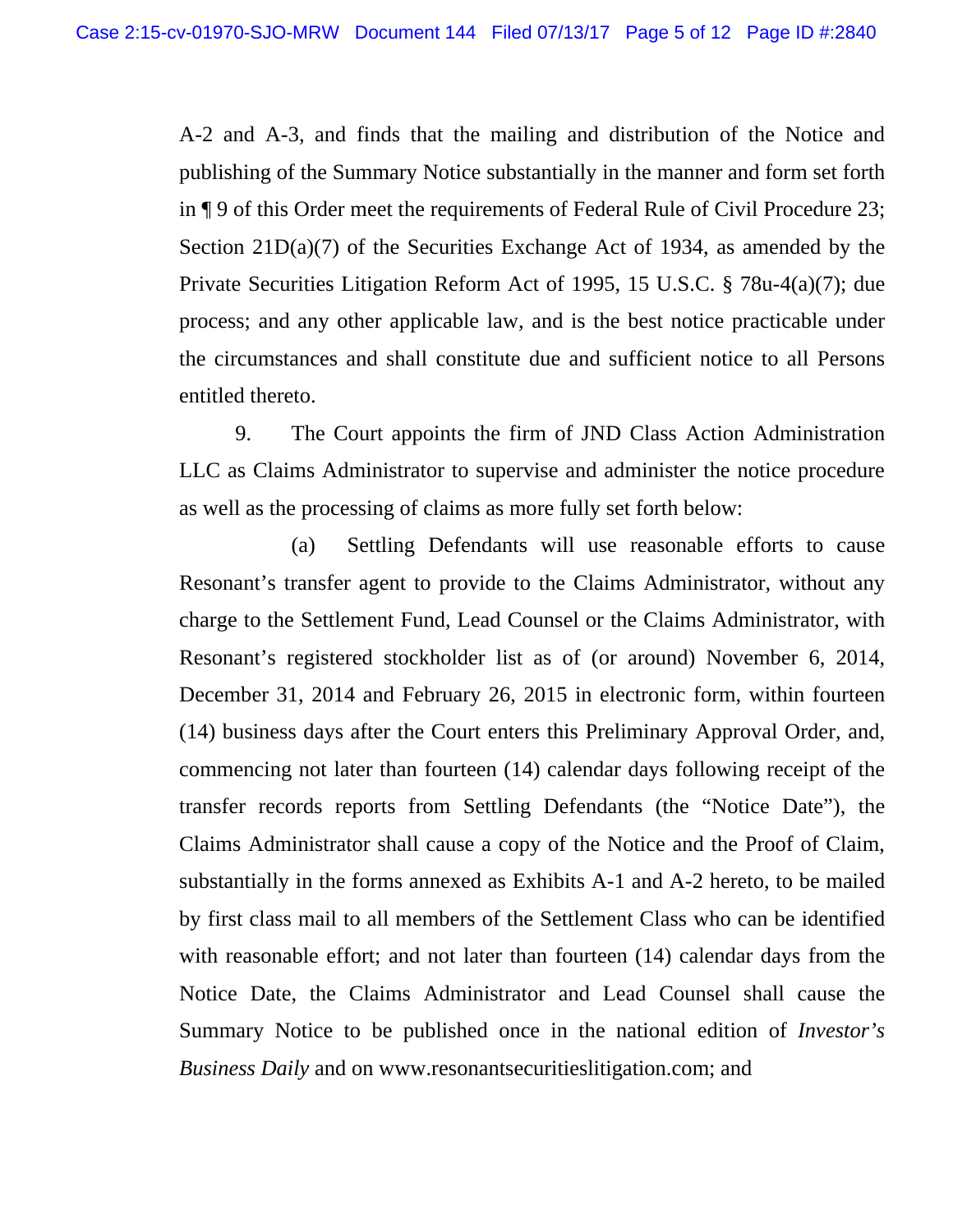(b) At least seven (7) days prior to the Final Approval Hearing, Lead Counsel shall serve on Defendants' counsel and file with the Court proof, by affidavit or declaration, of such mailing and publishing.

10. Nominees who held the common stock of Resonant purchased between November 6, 2014 and February 26, 2015, inclusive, shall send the Notice and the Proof of Claim to the beneficial owners of such Resonant common stock within ten (10) calendar days after receipt thereof, or send a list of the names and addresses of such beneficial owners to the Claims Administrator within ten (10) calendar days of receipt thereof in which event the Claims Administrator shall promptly mail the Notice and Proof of Claim to such beneficial owners. A nominee's failure to transmit the Notice and Proof of Claim to a beneficial owner shall not impact whether that beneficial owner is considered a member of the Settlement Class. Nothing in this Order creates any duties, liabilities, obligations, responsibilities, rights as between any nominee and any beneficial owner that do not already otherwise exist in contract or by law. Lead Counsel shall, if requested and provided with proper supporting documentation, reimburse banks, brokerage houses or other nominees solely for their reasonable out-of-pocket expenses actually incurred in providing notice to beneficial owners who are Class Members out of the Settlement Fund, which expenses would not have been incurred except for the sending of such notice, subject to further order of this Court with respect to any dispute concerning such compensation.

11. All members of the Settlement Class shall be bound by all determinations and judgments in the Litigation concerning the Settlement, whether favorable or unfavorable to the Settlement Class.

12. Any potential member of the Settlement Class may request to be excluded from the Settlement Class. Such request for exclusion must be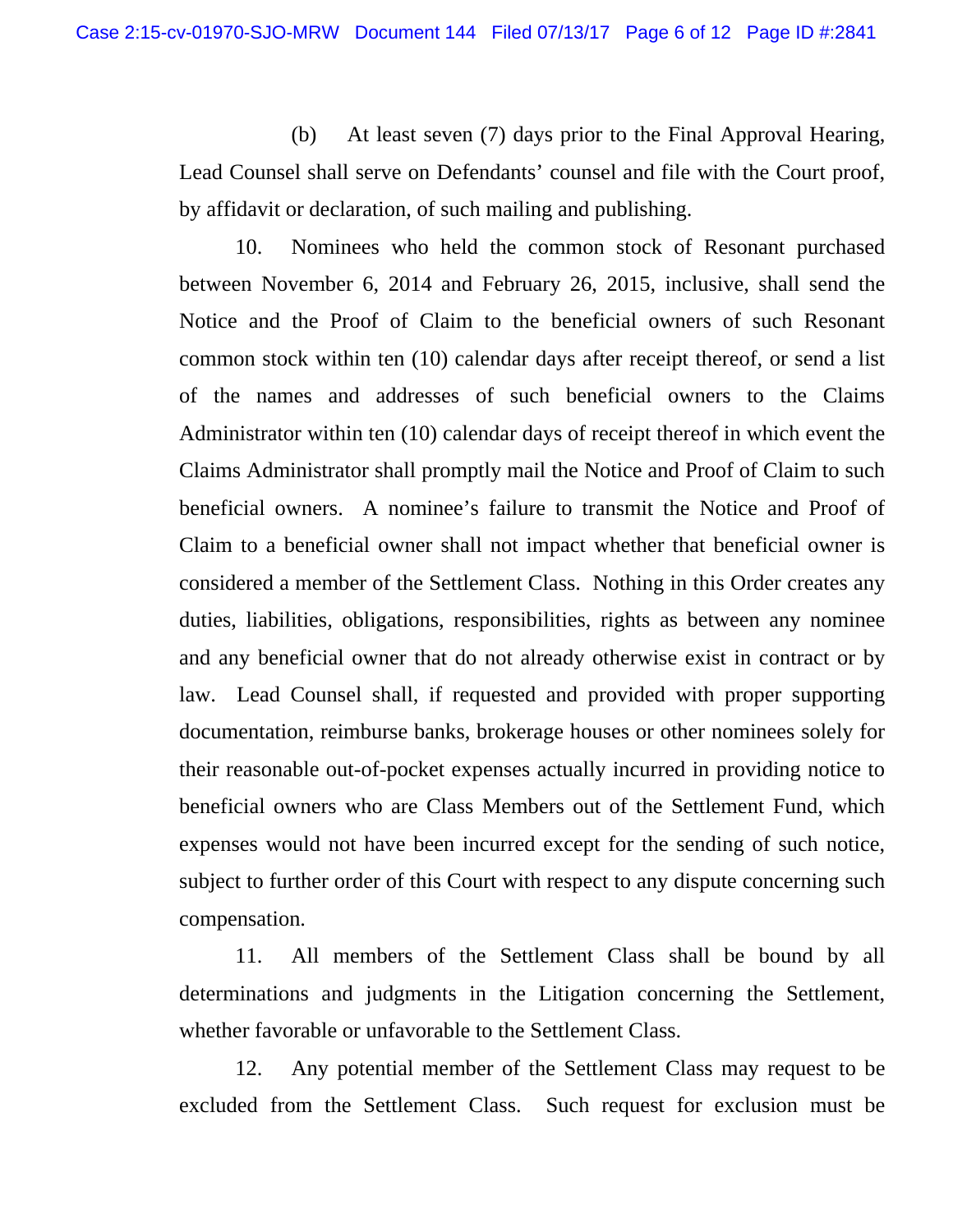postmarked no later than twenty-one (21) days prior to the Final Approval Hearing referenced in ¶ 7, above, and delivered to the Claims Administrator as set forth in the Notice. Such requests shall clearly indicate the name, address and telephone number of the person seeking exclusion and a statement that the sender requests to be excluded from the Settlement Class in *In re Resonant Inc., Securities Litigation*, Master File No. 2:15-cv-01970 SJO (MRW), and must be signed by such person. Persons requesting exclusion are also directed to state: the date(s), price(s), and number(s) of shares of all purchases, other acquisitions and sales of Resonant common stock during the Settlement Class Period. A request for exclusion shall not be effective unless it provides the required information and is made within the time stated above, or the exclusion is otherwise accepted by the Court. All Persons who submit valid and timely Requests for Exclusion in the manner set forth in this paragraph, the Notice and Stipulation, shall have no rights under the Stipulation, shall not share in the distribution of the Net Settlement Fund, and shall not be bound by the Stipulation or the Judgment entered in the Litigation. Any Person who fails to timely or properly opt-out, or whose request to opt out is not otherwise accepted by the Court, shall be deemed a Class Member, and shall be deemed by operation of law to have released all Settled Claims against the Released Parties.

13. Members of the Settlement Class who wish to participate in the proposed Settlement shall complete and submit Proof of Claim forms in accordance with the instructions contained therein. Unless the Court orders otherwise, all Proof of Claim forms must be postmarked and filed or submitted no later than 120 calendar days after the entry of this Preliminary Approval Order. Each Proof of Claim form shall be deemed to be submitted when posted, if received with a postmark indicated on the envelope and if mailed by first-class mail and addressed in accordance with the instructions thereon. In all other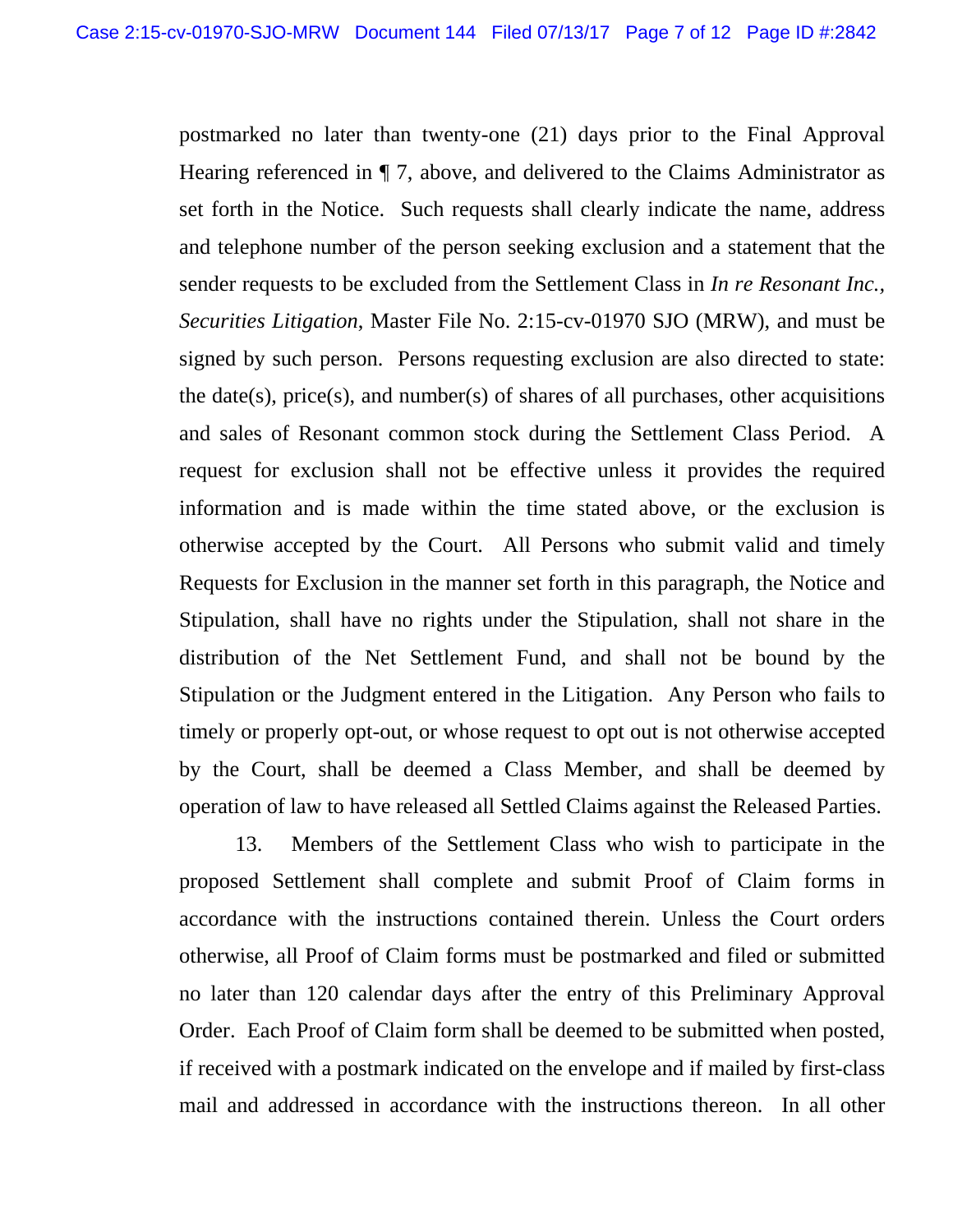cases, the Proof of Claim form shall be deemed to have been submitted when it was actually received by the Claims Administrator. Any member of the Settlement Class who does not timely submit a Proof of Claim within the time provided for shall be barred from sharing in the distribution of the proceeds of the Settlement Fund, unless otherwise determined by Lead Counsel or ordered by the Court. Notwithstanding the foregoing, Lead Counsel may, in their discretion, accept late-submitted claims for processing by the Claims Administrator so long as distribution of the Net Settlement Fund to Authorized Claimants is not materially delayed thereby.

14. Any member of the Settlement Class may enter an appearance at the Final Approval Hearing, individually or through counsel of their own choice, at their own expense. If any Settlement Class Member chooses to hire an attorney at their own expense, that attorney must file a notice of appearance with the Court and serve it on Lead Counsel and Defendants' Counsel so that the notice is received fourteen (14) calendar days prior to the Final Approval Hearing. If they do not enter an appearance, they will be represented by Lead Counsel.

15. Pending final determination of whether the proposed Settlement should be approved, Lead Counsel, the Lead Plaintiffs, and any member of the Settlement Class, either directly, representatively, or in any other capacity, are barred from commencing or prosecuting against any of the Released Persons, any action or proceeding in any court or tribunal asserting any of the Released Claims.

16. Any member of the Settlement Class may appear and show cause, if he, she or it has any reason why the proposed Settlement of the Litigation should or should not be approved as fair, reasonable and adequate, or why a judgment should or should not be entered thereon, why the Plan of Allocation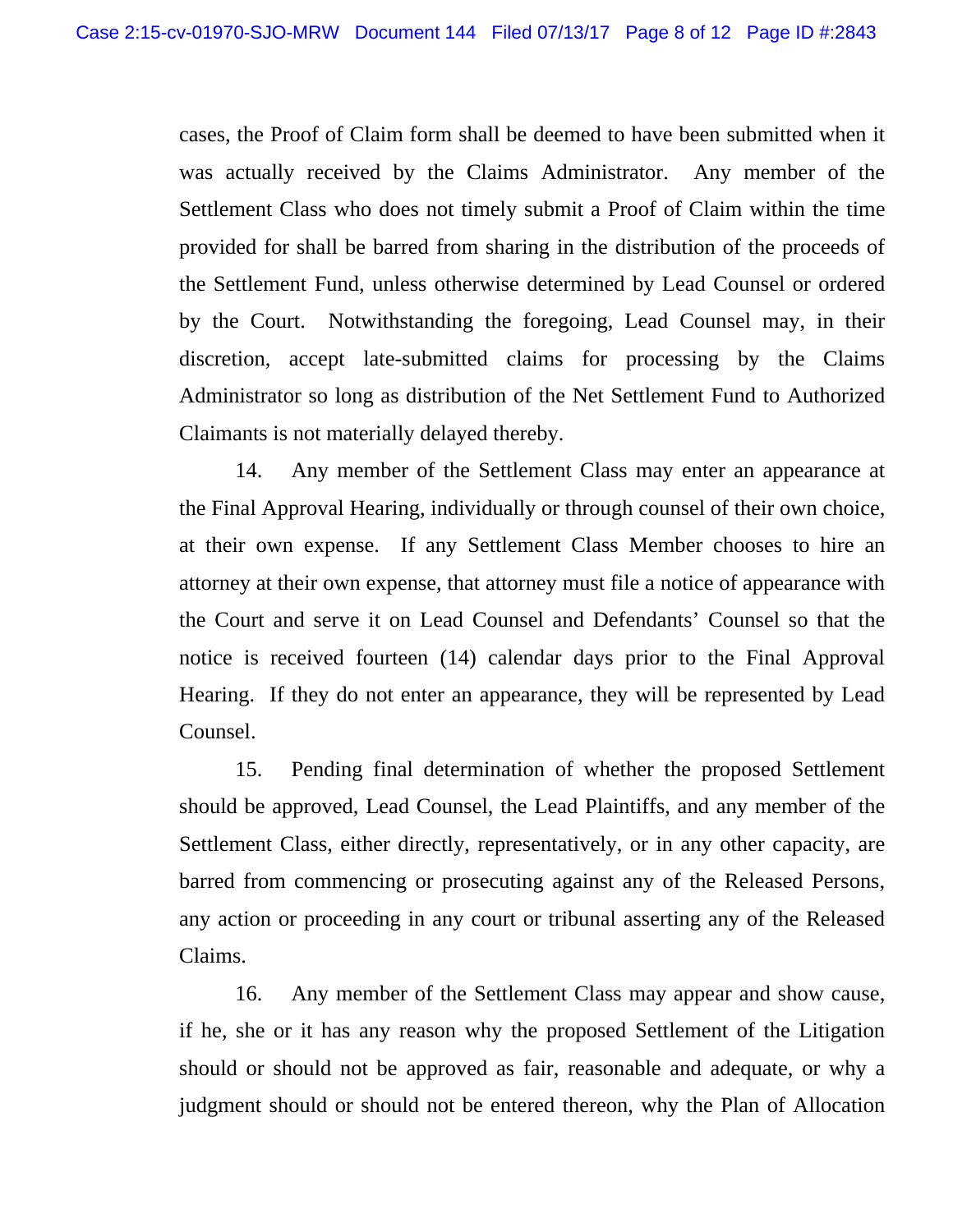should or should not be approved, or why attorneys' fees and expenses should or should not be awarded to Lead Counsel; provided, however, that no member of the Settlement Class or any other Person shall be heard or entitled to contest the approval of the terms and conditions of the proposed Settlement, or, if approved, the Judgment to be entered thereon approving the same, or the order approving the Plan of Allocation, or the attorneys' fees and expenses to be awarded to Lead Counsel unless that Person has delivered by hand or sent by first class mail written objections and copies of any papers and briefs such that they are received, not simply postmarked, no later than twenty-one (21) days prior to the Final Approval Hearing referenced in ¶ 7, above, by Nicholas I. Porritt, Esq., Levi & Korsinsky LLP, 1101 30<sup>th</sup> Street, N.W., Suite 115, Washington, DC 20007, and James N. Kramer, Orrick, Herrington & Sutcliffe LLP, 405 Howard Street, San Francisco, California 94105, and filed with the Clerk of the United States District Court for the Central District of California, United States District Court, Central District of California, 350 W. 1st Street, Los Angeles, California 90012 no later than twenty-one (21) days prior to the Final Approval Hearing referenced in ¶ 7, above. Any member of the Settlement Class who does not make his, her or its objection in the manner provided shall be deemed to have waived such objection and shall forever be foreclosed from making any objection to the fairness or adequacy of the proposed Settlement as incorporated in the Stipulation, to the Plan of Allocation, and to the award of attorneys' fees and reimbursement of expenses to counsel for the Lead Plaintiff, unless otherwise ordered by the Court. By objecting to the proposed Settlement as set forth in the Stipulation, the Judgment, the Plan of Allocation, and/or the award of attorneys' fees and expenses, or otherwise requesting to be heard at the Final Approval Hearing, an objector shall be deemed to have submitted to the jurisdiction of the Court with respect to the Person's objection or request to be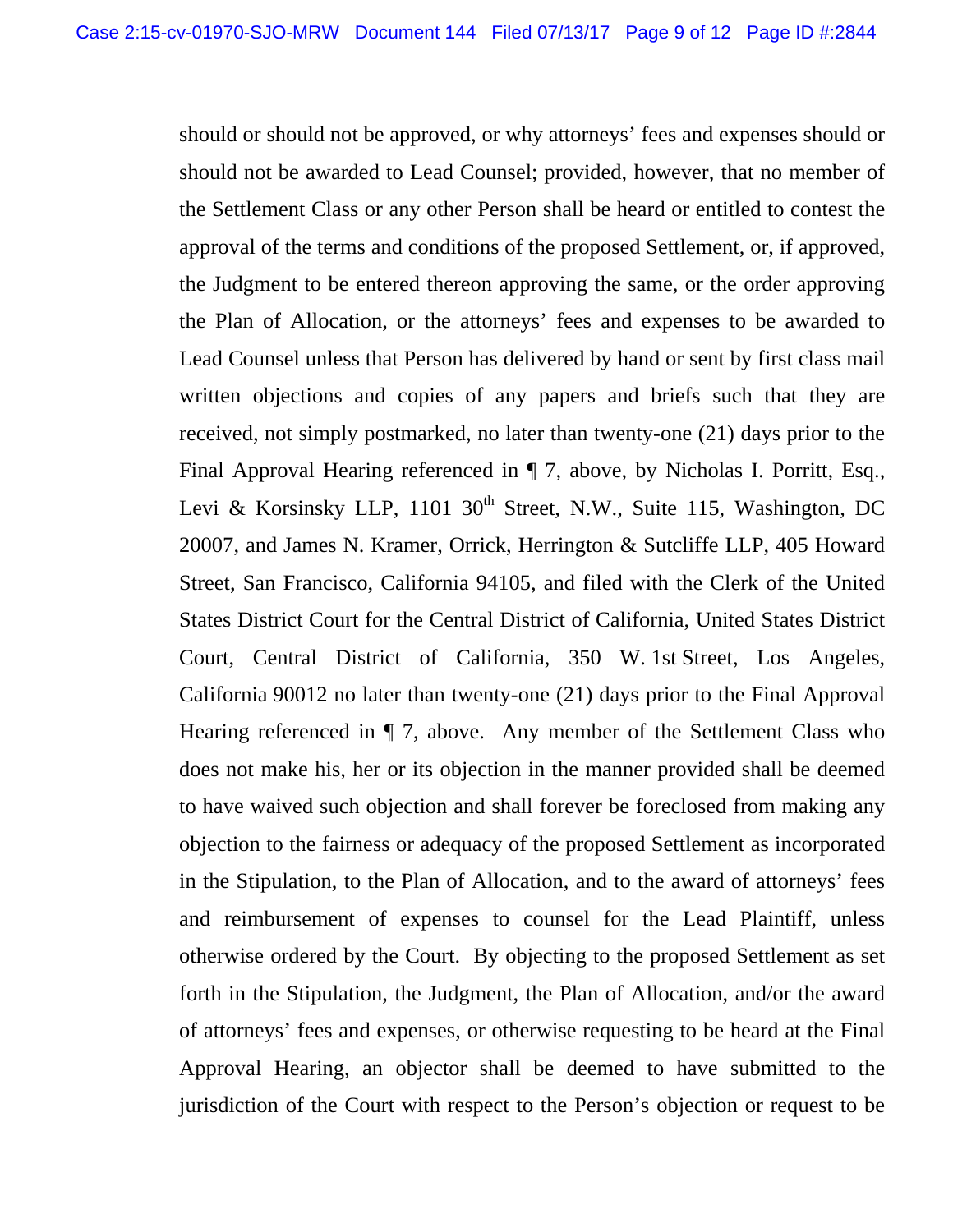heard and the subject matter of the Settlement, including, but not limited to, enforcement of the terms of the Settlement (including the release of the Settled Claims provided for in the Settlement and Judgment).

17. All funds held by the Escrow Agent shall be deemed and considered to be in *custodia legis* of the Court, and shall remain subject to the jurisdiction of the Court, until such time as such funds shall be distributed pursuant to the Stipulation and/or further order(s) of the Court.

18. All papers in support of the Settlement, the Plan of Allocation, any application by counsel for the Lead Plaintiffs for attorneys' fees and reimbursement of expenses shall be filed and served no later than thirty-five (35) calendar days prior to the Final Approval Hearing.

19. The Settling Parties may respond to any objection to the Stipulation, the Plan of Allocation, or the application for attorneys' fees and reimbursement of expenses, provided that such response is filed and served no later than seven (7) calendar days prior to the Final Approval Hearing.

20. At or after the Final Approval Hearing, the Court shall determine, *inter alia*, whether the Plan of Allocation proposed by Lead Counsel, and any application for attorneys' fees or reimbursement of expenses shall be approved.

21. All reasonable expenses incurred in identifying and notifying members of the Settlement Class, as well as administering the Settlement Fund, shall be paid as set forth in the Stipulation. In the event the Settlement is not approved by the Court, or otherwise fails to become effective, neither the Lead Plaintiffs nor any of their counsel shall have any obligation to repay any amounts actually and properly disbursed from or chargeable to the Settlement Fund.

22. Neither the Defendants and their Related Persons nor Defendants' counsel shall have any responsibility for, or liability with respect to, the Plan of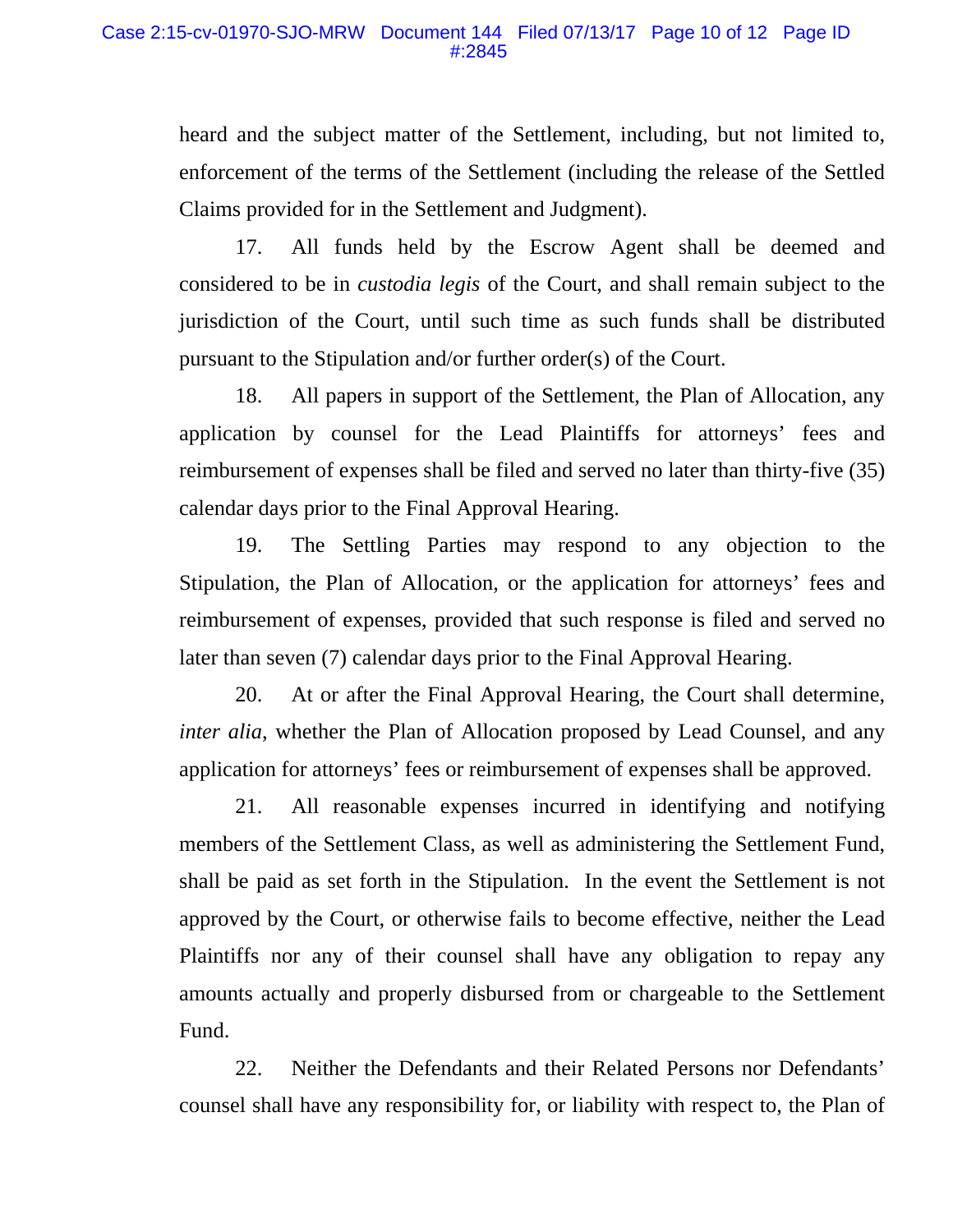Allocation or any application for attorneys' fees or expenses submitted by Lead Counsel, and such matters will be considered separately from the fairness, reasonableness, and adequacy of the Settlement.

23. Neither the Stipulation nor the Settlement, nor any act performed or document executed pursuant to or in furtherance of the Stipulation or the Settlement: (a) is or may be deemed to be or may be used as an admission of, or evidence of, the validity of any Released Claim, or of any wrongdoing or liability of Defendants; or (b) is or may be deemed to be or may be used as an admission of, or evidence of, any fault or omission of any Defendant in any civil, criminal or administrative proceeding in any court, administrative agency or other tribunal. Defendants and their Related Persons may file the Stipulation and/or the Judgment in any action that may be brought against them in order to support a defense or counterclaim based on principles of *res judicata*, collateral estoppel, release, good faith settlement, judgment bar or reduction, or any other theory of, without limitation, claim preclusion or issue preclusion or similar defense or counterclaim.

24. The Court reserves the right to adjourn the date of the Final Approval Hearing without further notice to the members of the Settlement Class, and retains jurisdiction to consider all further applications arising out of or connected with the proposed Settlement. The Court may approve the Settlement, with such modifications as may be agreed to by the Settling Parties, if appropriate, without further notice to the Settlement Class. If the Settlement is not approved or consummated for any reason whatsoever, this Order shall be rendered null and void to the extent provided by and in accordance with the Stipulation and shall be vacated and, in such event, all orders entered and releases delivered in connection herewith shall be null and void to the extent provided by and in accordance with the Stipulation. Each party shall be restored